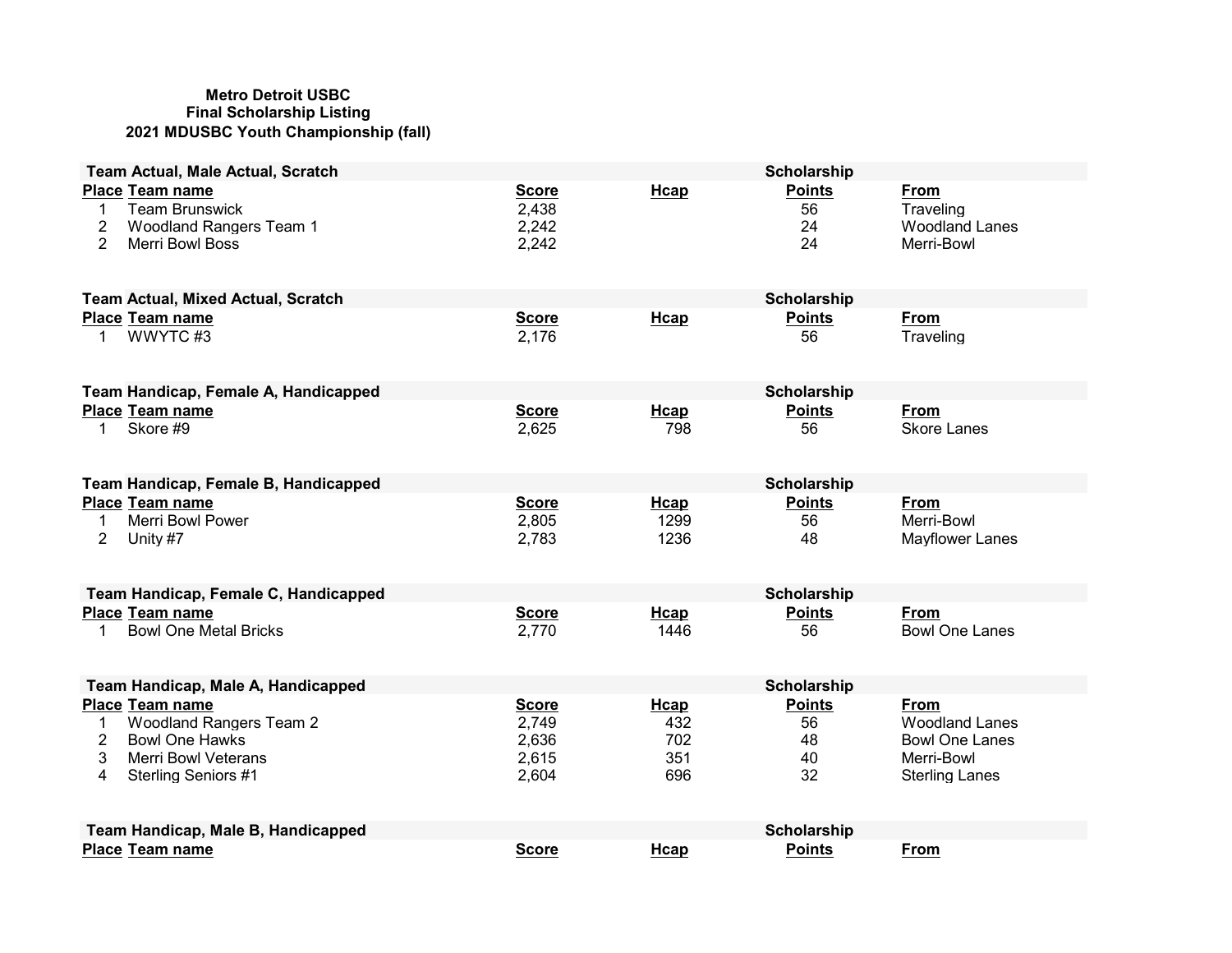| Merri Bowl 1            | 2,811 | 792 | 56 | Merri-Bowl            |
|-------------------------|-------|-----|----|-----------------------|
| Unity #6                |       | 933 | 48 | Mavflower Lanes       |
| Woodland Rangers Team 9 | 2,723 | 816 | 40 | <b>Woodland Lanes</b> |

| Team Handicap, Male C, Handicapped |                         |              | <b>Scholarship</b> |               |              |  |  |
|------------------------------------|-------------------------|--------------|--------------------|---------------|--------------|--|--|
|                                    | <b>Place Team name</b>  | <u>Score</u> | Hcap               | <b>Points</b> | From         |  |  |
|                                    | Skore #8                | 2,816        | 1020               | 56            | Skore Lanes  |  |  |
|                                    | <b>Century Brothers</b> | 2,797        | 1608               | 48            | Century Bowl |  |  |
|                                    | Merri Bowl Young Rulers | 2,770        | 1128               | 40            | Merri-Bowl   |  |  |

| Team Handicap, Mixed A, Handicapped |              |             | Scholarship   |                       |
|-------------------------------------|--------------|-------------|---------------|-----------------------|
| <b>Place Team name</b>              | <u>Score</u> | <b>Hcap</b> | <b>Points</b> | <u>From</u>           |
| Century Again                       | 2,759        | 861         | 56            | <b>Century Bowl</b>   |
| Woodland Rangers Team 7             | 2.669        | 825         | 48            | Woodland Lanes        |
| Woodland Rangers Team 11            | 2.641        | 750         | 40            | <b>Woodland Lanes</b> |
| WWYTC#4                             | 2,616        | 525         | 32            | Traveling             |

|                        | Team Handicap, Mixed B, Handicapped |              | <b>Scholarship</b> |               |                 |  |  |
|------------------------|-------------------------------------|--------------|--------------------|---------------|-----------------|--|--|
| <b>Place Team name</b> |                                     | <b>Score</b> | <u>Hcap</u>        | <b>Points</b> | From            |  |  |
|                        | Skore #11                           | 2,661        | 1113               | 56            | Skore Lanes     |  |  |
|                        | Unity #8                            | 2,625        | 1059               | 48            | Mayflower Lanes |  |  |
|                        | Ford Lanes #6                       | 2,518        | 1188               | 40            | Ford Lanes      |  |  |

|   | Team Handicap, Mixed C, Handicapped |              | Scholarship |               |                          |  |  |
|---|-------------------------------------|--------------|-------------|---------------|--------------------------|--|--|
|   | <b>Place Team name</b>              | <b>Score</b> | <u>Hcap</u> | <b>Points</b> | From                     |  |  |
|   | <b>Century Strikers</b>             | 2,823        | 1629        | 56            | <b>Century Bowl</b>      |  |  |
|   | Skore #14                           | 2,818        | 1695        | 48            | <b>Skore Lanes</b>       |  |  |
|   | <b>Stars of the Century</b>         | 2.734        | 1299        | 40            | Century Bowl             |  |  |
| 4 | Ford Lanes #3                       | 2.717        | 1323        | 32            | Ford Lanes               |  |  |
| 5 | Sterling Juniors #1                 | 2.700        | 1578        | 12            | Sterling Lanes           |  |  |
| 5 | Strike Force Plum Hollow #2         | 2.700        | 1617        | 12            | <b>Plum Hollow Lanes</b> |  |  |

|                                                                            |                       |  | Scholarship<br><b>Points</b> |
|----------------------------------------------------------------------------|-----------------------|--|------------------------------|
| Chuck Finke Scholarship Male Pins Over Average - Team Event                | Darvin Goldsmith +157 |  | 60                           |
| Marge Reaume Scholarship Female Pins Over Average - Team Event Mylynn Dang |                       |  | 60                           |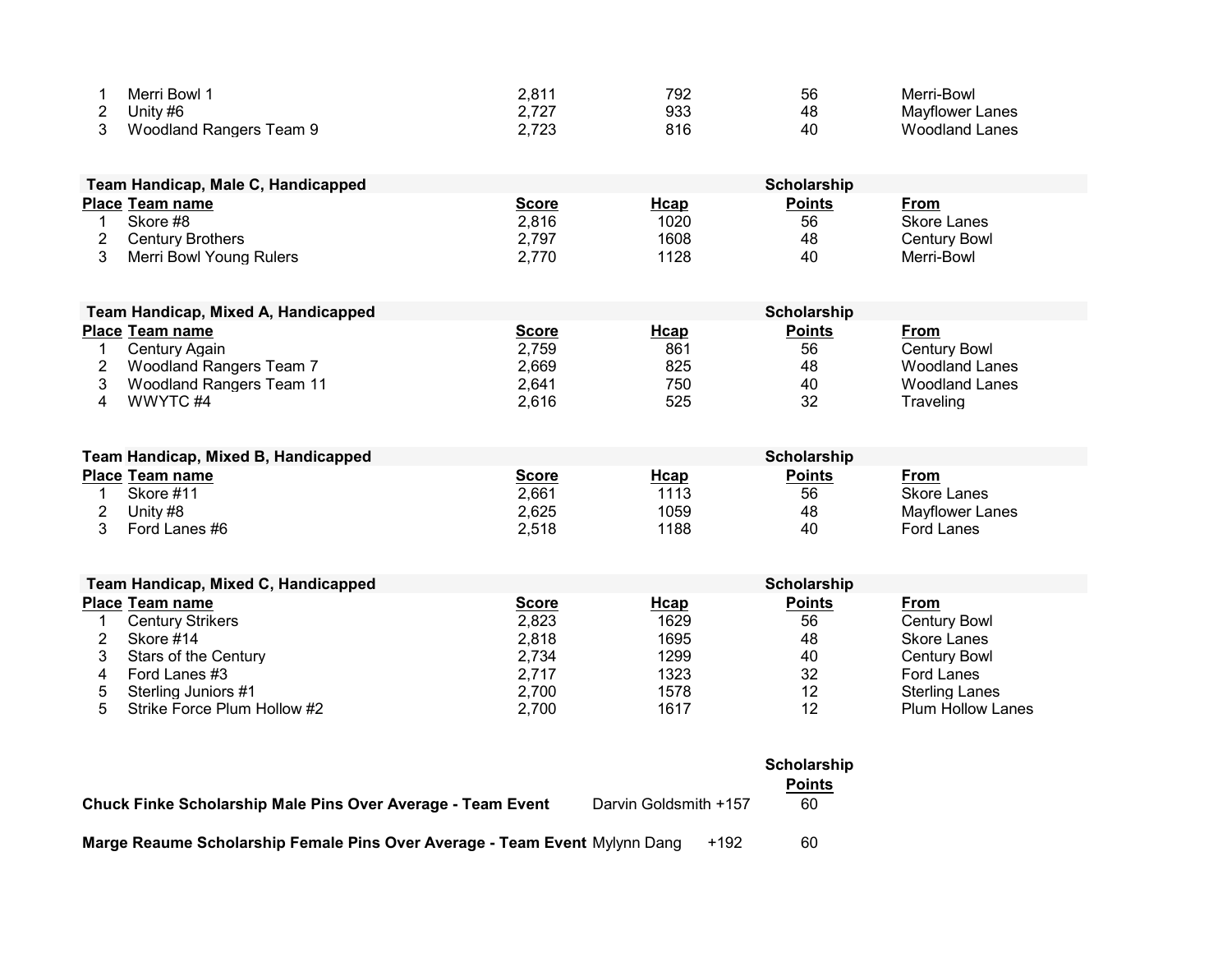### Pins Over Average by Division Team

| Male Class A   | Jackson Massey       | $+129$ | 6 |
|----------------|----------------------|--------|---|
| Male Class B   | <b>Quinn Correa</b>  | $+136$ | 6 |
| Male Class C   | Darvin Goldsmith     | $+157$ | 6 |
| Male Scratch   | Gabriel Johnson      | $+77$  | 6 |
| Female Class A | Abbey Slaven         | $+70$  | 6 |
| Female Class B | Mylynn Dang          | $+192$ | 6 |
| Female Class C | <b>Teresa Schudt</b> | +156   | 6 |
| Mixed Class A  | Jague Herring        | +128   | 6 |
| Mixed Class B  | Nolan Martin         | $+128$ | 6 |
| Mixed Class C  | Joseph Martyka       | $+155$ | 6 |
| Mixed Scratch  | Casey Malmsten       | $+5$   | 6 |

| Doubles Actual, Female Actual, Scratch |                                         |       |      |        |                 |
|----------------------------------------|-----------------------------------------|-------|------|--------|-----------------|
|                                        | <b>Place Team name</b>                  | Score | Hcap | Points | From            |
|                                        | Henderson, Tiara N / Henderson, Avsha M | ,021  |      | 28     | Mavflower Lanes |

| Doubles Actual, Male Actual, Scratch  |              | <b>Scholarship</b> |               |                |  |  |
|---------------------------------------|--------------|--------------------|---------------|----------------|--|--|
| <b>Place Team name</b>                | <b>Score</b> | <u>Hcap</u>        | <b>Points</b> | From           |  |  |
| Leavitt, Brandon T / Johnson, Jacob R | 1,279        |                    | 28            | Woodland Lanes |  |  |
| Champion, Cody / Champion, Ryan       | .261         |                    | 24            | Merri-Bowl     |  |  |
| Davis, Jayden / Wilson, Dominic       | ,257         |                    | 20            | Merri-Bowl     |  |  |
| Rogus, Connor C / Jablonski, Dylan    | ,256         |                    | 16            | Traveling      |  |  |

| Doubles Actual, Mixed Actual, Scratch | Scholarship  |             |                                                                     |            |
|---------------------------------------|--------------|-------------|---------------------------------------------------------------------|------------|
| <b>Place Team name</b>                | <u>Score</u> | <u>Hcap</u> | Points<br><u> 1980 - Johann Barnett, fransk politiker (d. 1980)</u> | From       |
| Allison, Sydney I / Tinsley, Sean     | ,183         |             | 28                                                                  | Super Bowl |

| Doubles Handicap, Female A, Handicapped |              |             | Scholarship   |              |
|-----------------------------------------|--------------|-------------|---------------|--------------|
| <b>Place Team name</b>                  | <u>Score</u> | <b>Hcap</b> | <b>Points</b> | From         |
| Marth, Emma / Slaven, Abbey             | 1,418        | 474         | 28            | Skore Lanes  |
| Marquardt, Alexis F / Peterson, Molly K | ,392         | 450         | 24            | Century Bowl |
| Gillin, Isabella / McClain, Keegan E    | ,357         | 492         | 20            | Skore Lanes  |
| Best, Sophia R / Taylor, Jaysa M        | l.353        | 315         | 16            | Merri-Bowl   |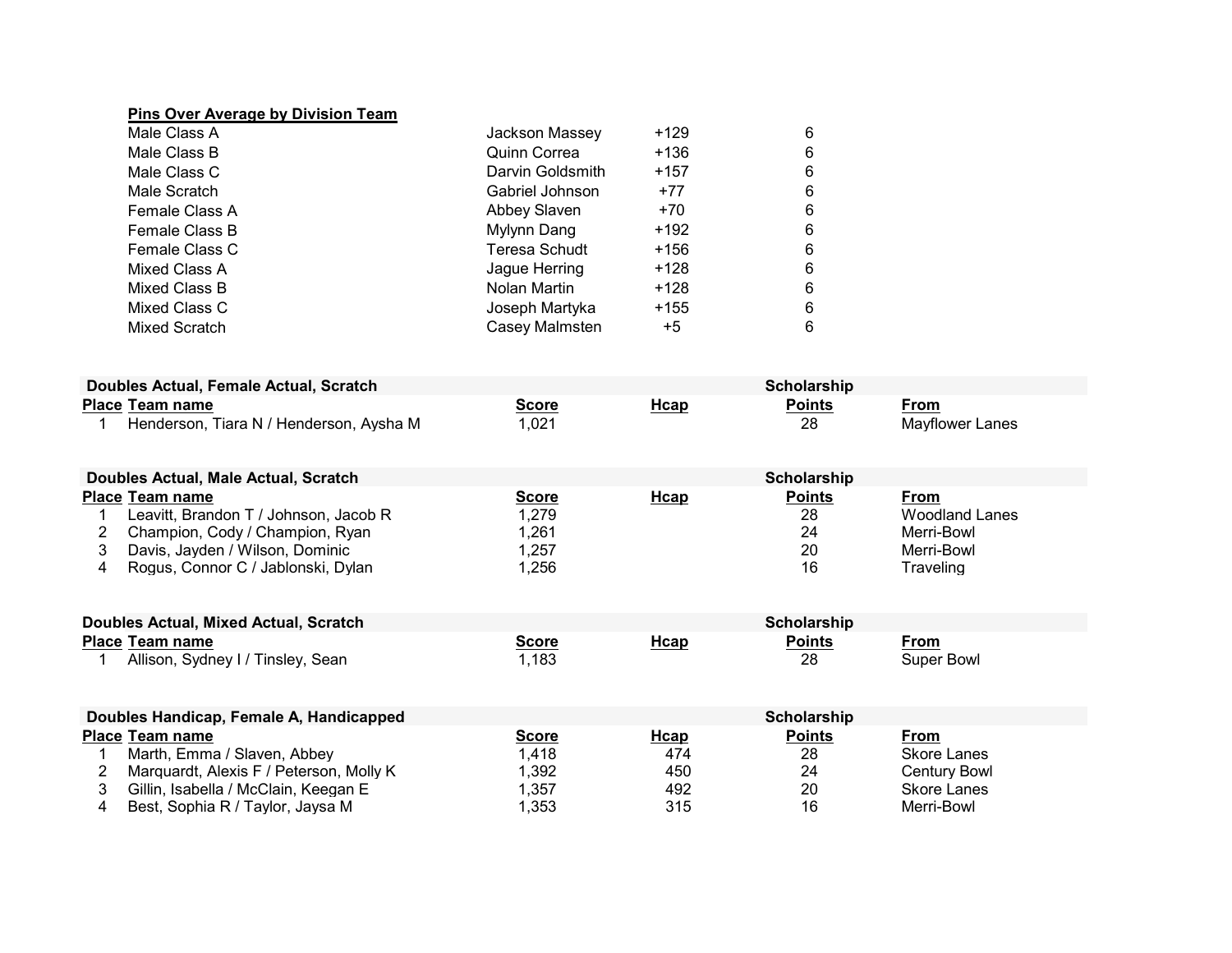| Doubles Handicap, Female B, Handicapped                                                                                                                                                                                                                                                                                                                                                                                                                                                                     |                                                                                                        |                                                                           | Scholarship                                                               |                                                                                                                                                                                                                                  |
|-------------------------------------------------------------------------------------------------------------------------------------------------------------------------------------------------------------------------------------------------------------------------------------------------------------------------------------------------------------------------------------------------------------------------------------------------------------------------------------------------------------|--------------------------------------------------------------------------------------------------------|---------------------------------------------------------------------------|---------------------------------------------------------------------------|----------------------------------------------------------------------------------------------------------------------------------------------------------------------------------------------------------------------------------|
| Place Team name<br>Young, Olivia M / Hekneby, Zoe<br>1<br>$\overline{c}$<br>Turner, Kierra N / Virden, Jessica<br>3<br>Shoulders, Layla S / Horsley, Leslie L                                                                                                                                                                                                                                                                                                                                               | <b>Score</b><br>1,399<br>1,382<br>1,378                                                                | Hcap<br>528<br>540<br>570                                                 | <b>Points</b><br>28<br>24<br>20                                           | From<br>Merri-Bowl<br>Mayflower Lanes<br>Mayflower Lanes                                                                                                                                                                         |
| Doubles Handicap, Female C, Handicapped                                                                                                                                                                                                                                                                                                                                                                                                                                                                     |                                                                                                        |                                                                           | Scholarship                                                               |                                                                                                                                                                                                                                  |
| Place Team name<br>Dang, Mylynn T / Hannah, Brooklyn D<br>$\mathbf{1}$<br>$\overline{2}$<br>Gaskin, Keneasha / Bousho, Julia<br>3<br>Staten, Maliyah / Porter, Naveah                                                                                                                                                                                                                                                                                                                                       | <b>Score</b><br>1,551<br>1,404<br>1,354                                                                | Hcap<br>678<br>771<br>666                                                 | <b>Points</b><br>28<br>24<br>20                                           | <b>From</b><br>Merri-Bowl<br>Mayflower Lanes<br>Mayflower Lanes                                                                                                                                                                  |
| Doubles Handicap, Male A, Handicapped                                                                                                                                                                                                                                                                                                                                                                                                                                                                       |                                                                                                        |                                                                           | <b>Scholarship</b>                                                        |                                                                                                                                                                                                                                  |
| <b>Place Team name</b><br>Gomez, Pablo / Wendling, John D<br>1<br>$\overline{c}$<br>Radjewski, Matthew J / Finzel, Carter<br>3<br>Nolte, Jayden W / Rawls, Jeremy V<br>4<br>Featherstone, Erick R / Flowers, William, IV<br>5<br>Wiacek, Samuel / Bryson, Jordan J<br>6<br>Greenwade, Leveon / Hudson, Andrew J<br>$\overline{7}$<br>Melcher, Gavin / Sucharski, Jacob<br>8<br>Hardaway, Jordan D / Frances, Jaylen<br>9<br>Lazar, Zephan J / Romita, Donovan<br>Tyler, Brenden P / Mcleod, Douglas R<br>10 | <b>Score</b><br>1,404<br>1,396<br>1,359<br>1,357<br>1,339<br>1,323<br>1,322<br>1,290<br>1,281<br>1,267 | Hcap<br>246<br>285<br>306<br>333<br>321<br>132<br>327<br>192<br>60<br>234 | <b>Points</b><br>28<br>24<br>20<br>16<br>12<br>12<br>12<br>12<br>12<br>12 | From<br><b>Sterling Lanes</b><br><b>Sterling Lanes</b><br><b>Woodland Lanes</b><br>Mayflower Lanes<br>Merri-Bowl<br><b>Ford Lanes</b><br><b>Skore Lanes</b><br>Mayflower Lanes<br><b>Sterling Lanes</b><br><b>Woodland Lanes</b> |
| Doubles Handicap, Male B, Handicapped                                                                                                                                                                                                                                                                                                                                                                                                                                                                       |                                                                                                        |                                                                           | Scholarship                                                               |                                                                                                                                                                                                                                  |
| <b>Place Team name</b><br>Worthington, Nathan / Foster, Khamari J<br>1<br>$\overline{2}$<br>Finzel, Ashton / Florence, Zachary<br>3<br>Goldsmith, Darvin / Williams, Timothy F<br>4<br>Wilks, Ethan / Wilks, Joshua<br>5<br>Randolph, Ryan J / Schmitt, Hayden<br>6<br>Wrobbel, Landin R / Scott, Isaiah B<br>$\overline{7}$<br>Hunt, Caleb E / Young, Ty O                                                                                                                                                 | <b>Score</b><br>1,469<br>1,436<br>1,403<br>1,396<br>1,351<br>1,349<br>1,341                            | Hcap<br>489<br>411<br>480<br>480<br>513<br>459<br>462                     | <b>Points</b><br>28<br>24<br>20<br>16<br>12<br>12<br>12                   | From<br>Mayflower Lanes<br><b>Sterling Lanes</b><br>Merri-Bowl<br><b>Shelby Lanes</b><br><b>Sterling Lanes</b><br><b>Mayflower Lanes</b><br>Merri-Bowl                                                                           |
| Doubles Handicap, Male C, Handicapped                                                                                                                                                                                                                                                                                                                                                                                                                                                                       |                                                                                                        |                                                                           | <b>Scholarship</b>                                                        |                                                                                                                                                                                                                                  |
| <b>Place Team name</b><br>Farnsworth, Zakary / Vandecar, Cooper R<br>1<br>$\overline{2}$<br>Martyka, Joseph E / Lewandowski, Adam J                                                                                                                                                                                                                                                                                                                                                                         | <b>Score</b><br>1,517<br>1,510                                                                         | Hcap<br>696<br>699                                                        | <b>Points</b><br>28<br>24                                                 | From<br><b>Century Bowl</b><br><b>Woodland Lanes</b>                                                                                                                                                                             |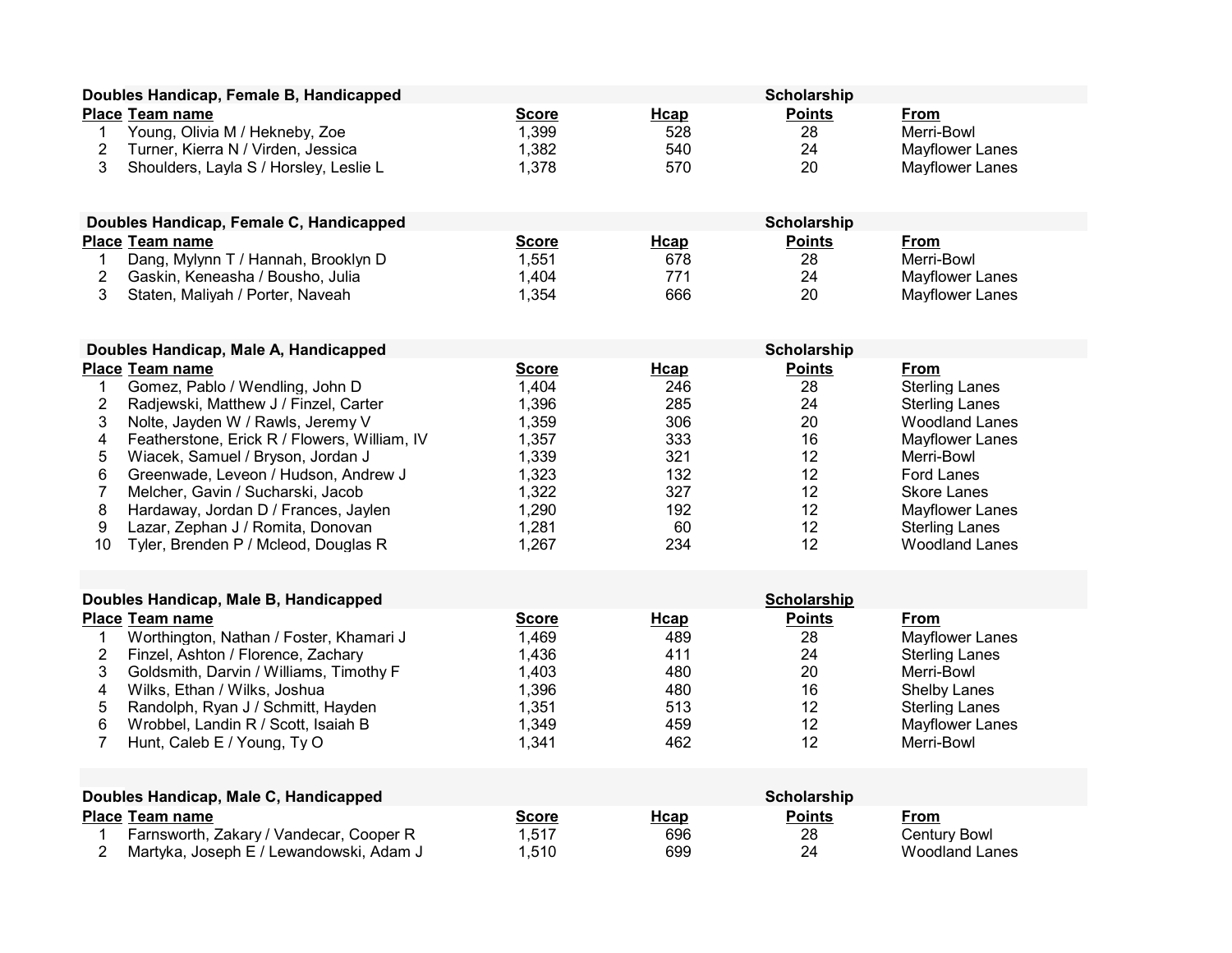| 3<br>Burns, Jackson / Alonzi, Anthony J<br>Ouellette, Ryan / Johnson, Kenneth<br>4<br>5<br>Vincent, Jeremiah E / Berutti, Brennan D<br>6<br>Thomas, Ace / Jones, Anthony, II<br>7<br>Hines, Brandon I / Womack, Marcel<br>8<br>Clark, Brayden / Wharton, Landon | 1,474<br>1,460<br>1,444<br>1,408<br>1,405<br>1,394        | 579<br>549<br>771<br>837<br>654<br>606  | 20<br>16<br>12<br>12<br>12<br>12            | Merri-Bowl<br>Merri-Bowl<br><b>Century Bowl</b><br><b>Plum Hollow Lanes</b><br><b>Mayflower Lanes</b><br><b>Woodland Lanes</b> |  |  |  |
|-----------------------------------------------------------------------------------------------------------------------------------------------------------------------------------------------------------------------------------------------------------------|-----------------------------------------------------------|-----------------------------------------|---------------------------------------------|--------------------------------------------------------------------------------------------------------------------------------|--|--|--|
| Doubles Handicap, Mixed A, Handicapped<br>Scholarship                                                                                                                                                                                                           |                                                           |                                         |                                             |                                                                                                                                |  |  |  |
| <b>Place Team name</b><br>Downham, Kourtney / Kowalski, David J<br>1<br>Chouinard, Karley / Brown, Nicholas, Jr<br>2<br>3<br>Ragland, Aria / Stone, Emory J<br>Gazzarari, Madeline K / Dave, Andrew<br>4<br>5<br>Austin, Ryan / Crumley, Ava L                  | <b>Score</b><br>1,306<br>1,298<br>1,292<br>1,291<br>1,233 | Hcap<br>273<br>231<br>348<br>384<br>183 | <b>Points</b><br>28<br>24<br>20<br>16<br>12 | <b>From</b><br>Traveling<br>Traveling<br><b>Plum Hollow Lanes</b><br><b>Woodland Lanes</b><br><b>Woodland Lanes</b>            |  |  |  |
| Doubles Handicap, Mixed B, Handicapped                                                                                                                                                                                                                          |                                                           |                                         | Scholarship                                 |                                                                                                                                |  |  |  |
| <b>Place Team name</b><br>Scopone, Michael J / Cline, Savanna<br>1                                                                                                                                                                                              | <b>Score</b><br>1,354                                     | <b>Hcap</b><br>558                      | <b>Points</b><br>28                         | From<br><b>Woodland Lanes</b>                                                                                                  |  |  |  |
| Doubles Handicap, Mixed C, Handicapped                                                                                                                                                                                                                          |                                                           |                                         | <b>Scholarship</b>                          |                                                                                                                                |  |  |  |
| <b>Place Team name</b><br>LeForge, Lydeia / Hamlein, Brendan R<br>1<br>Watkins, Landin P / Swickard, Cadence<br>2                                                                                                                                               | <b>Score</b><br>1,452<br>1,394                            | <b>Hcap</b><br>888<br>651               | <b>Points</b><br>28<br>24                   | From<br><b>Skore Lanes</b><br><b>Super Bowl</b>                                                                                |  |  |  |
| <b>Singles Actual, Female Actual, Scratch</b>                                                                                                                                                                                                                   |                                                           |                                         | Scholarship                                 |                                                                                                                                |  |  |  |
| <b>Place Team name</b><br>Henderson, Aysha M<br>1.                                                                                                                                                                                                              | <b>Score</b><br>546                                       | <b>H</b> cap                            | <b>Points</b><br>14                         | <b>From</b><br><b>Mayflower Lanes</b>                                                                                          |  |  |  |
| Scholarship<br><b>Points</b>                                                                                                                                                                                                                                    |                                                           |                                         |                                             |                                                                                                                                |  |  |  |
| William Heider Scholarship Male Pins Over Average - Doubles Event Zakary Farnsworth +194                                                                                                                                                                        |                                                           |                                         | 60                                          |                                                                                                                                |  |  |  |
| Lois M. Yost Scholarship Female Pins Over Average - Doubles Event Brooklyn Hannah +148                                                                                                                                                                          |                                                           |                                         | 60                                          |                                                                                                                                |  |  |  |

### Pins Over Average by Division Doubles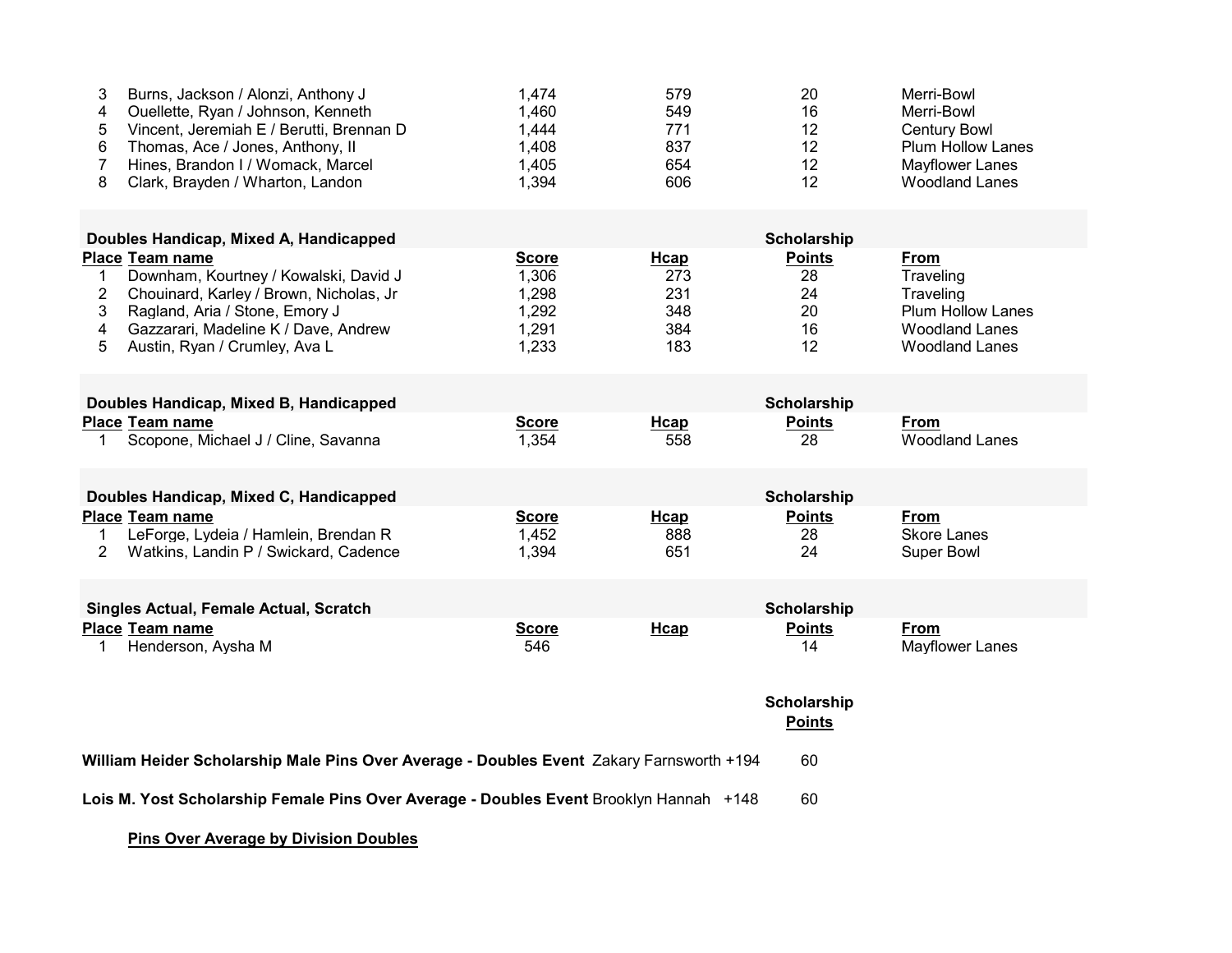| Male Class A   | Jordan Bryson      | $+101$ | 6 |
|----------------|--------------------|--------|---|
| Male Class B   | Khamari Foster     | $+111$ | 6 |
| Male Class C   | Zakary Farnsworth  | $+194$ | 6 |
| Male Scratch   | Cody Champion      | +168   | 6 |
| Female Class A | Danielle Martyka   | +83    | 6 |
| Female Class B | Zoey Hekneby       | +88    | 6 |
| Female Class C | Brooklyn Hannah    | $+148$ | 6 |
| Mixed Class A  | <b>Emory Stone</b> | +85    | 6 |
| Mixed Class B  | Savanna Cline      | $+91$  | 6 |
| Mixed Class C  | Lydeia LeForge     | $+104$ | 6 |
| Mixed Scratch  | Casey Malmsten     | $+52$  | 6 |

# Singles Actual, Male Actual, Scratch Scratch Scholarship Scholarship

|             | <b>Place Team name</b> | <b>Score</b> | <b>Hcap</b> | <b>Points</b> | From                  |
|-------------|------------------------|--------------|-------------|---------------|-----------------------|
|             | Josupeit, Nathan A     | 677          |             | 14            | <b>Skore Lanes</b>    |
|             | Rogus, Connor C        | 669          |             | 10            | Traveling             |
| 3           | Johnson, Jacob R       | 659          |             | 8             | Traveling             |
| 4           | Roberts, Nathan        | 621          |             | 6             | Skore Lanes           |
| $\mathbf b$ | Johnson, Gabriel H     | 617          |             | 4             | Traveling             |
| 6           | Leavitt, Brandon T     | 610          |             | 4             | Traveling             |
|             | Wright, Ian A          | 598          |             | 4             | <b>Woodland Lanes</b> |
| 8           | Champion, Cody         | 591          |             |               | Merri-Bowl            |

|    | Singles Handicap, Female A, Handicapped |              |             | Scholarship   |                       |
|----|-----------------------------------------|--------------|-------------|---------------|-----------------------|
|    | Team name                               | <b>Score</b> | <b>Hcap</b> | <b>Points</b> | From                  |
|    | Mazza. Ava                              | 742          | 243         | 14            | Sterling Lanes        |
|    | Adams, Lilly A                          | 731          | 234         | 10            | <b>Skore Lanes</b>    |
| 3  | Melcher, Evelyn                         | 727          | 348         | 8             | Skore Lanes           |
| 4  | Tompkins, Danica                        | 703          | 240         | 6             | Skore Lanes           |
| 5  | Slaven, Abbey                           | 702          | 207         | 4             | Skore Lanes           |
| 6  | Augustitus, Sara B                      | 688          | 171         | 4             | <b>Sterling Lanes</b> |
|    | Miles, Angel                            | 685          | 210         | 4             | Skore Lanes           |
| 8  | Downham, Kourtney                       | 676          | 183         | 4             | Traveling             |
| 9  | Stephens, Katie G                       | 673          | 183         | 4             | <b>Century Bowl</b>   |
| 10 | Martyka, Danielle C                     | 671          | 234         | 4             | <b>Woodland Lanes</b> |
| 11 | McClain, Keegan E                       | 670          | 222         | 4             | Skore Lanes           |
| 12 | Hekneby, Zoe                            | 666          | 195         | 4             | Merri-Bowl            |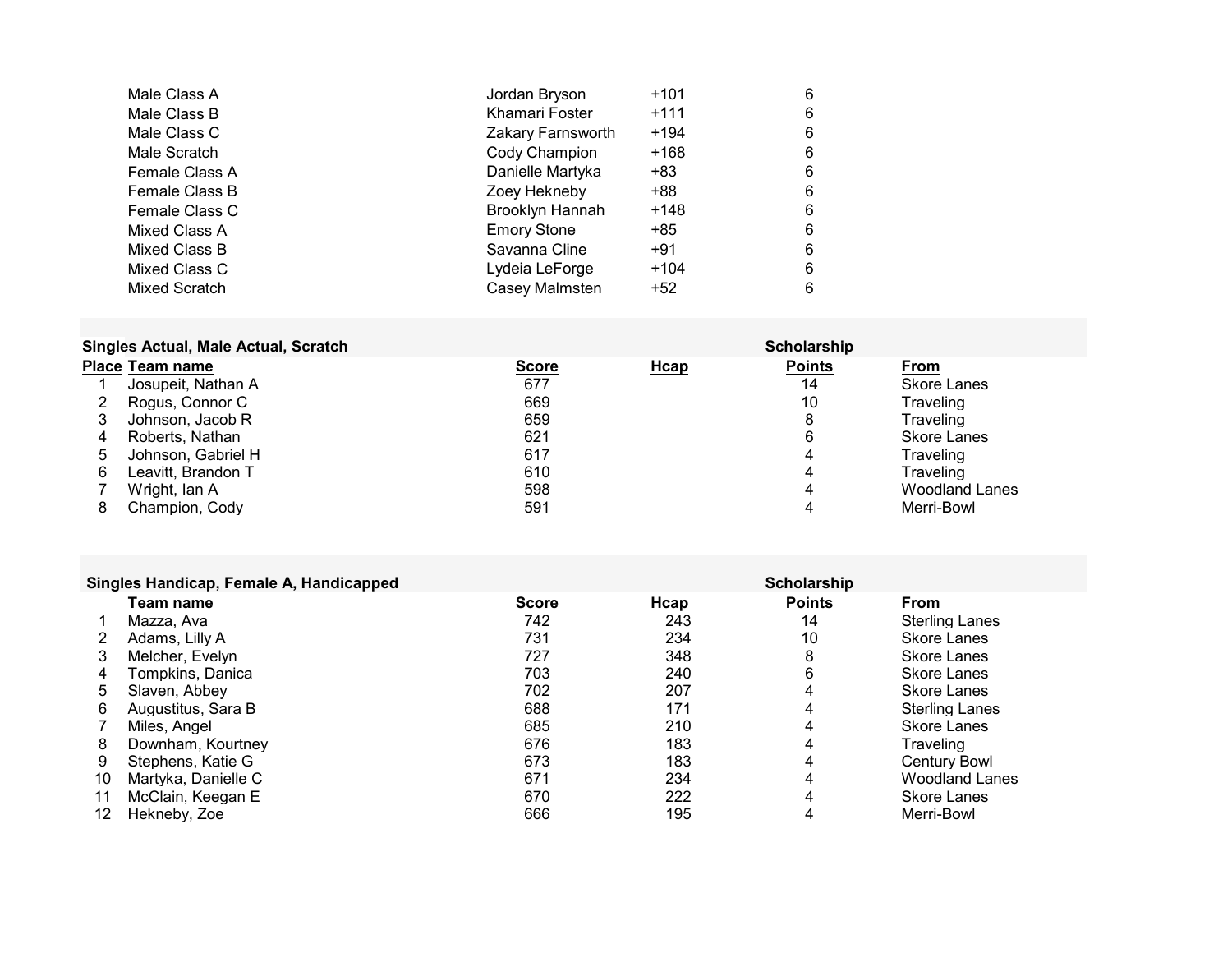|   | Singles Handicap, Female B, Handicapped |              |      | Scholarship   |                       |
|---|-----------------------------------------|--------------|------|---------------|-----------------------|
|   | <b>Place Team name</b>                  | <b>Score</b> | Hcap | <b>Points</b> | From                  |
|   | Peterson, Molly K                       | 756          | 282  | 14            | <b>Century Bowl</b>   |
|   | Hannah, Brooklyn D                      | 747          | 258  | 10            | Merri-Bowl            |
|   | Sasser, Leann                           | 703          | 282  |               | <b>Sterling Lanes</b> |
|   | Scott, Janae S                          | 703          | 273  |               | Mayflower Lanes       |
| b | Domanke, Liz                            | 702          | 297  | 4             | Merri-Bowl            |
| 5 | Shoulders, Layla S                      | 702          | 282  | 4             | Mayflower Lanes       |
|   | Marth, Emma                             | 701          | 267  | 4             | <b>Skore Lanes</b>    |

| Singles Handicap, Female C, Handicapped |
|-----------------------------------------|
|                                         |

|   | Singles Handicap, Female C, Handicapped |              |      | Scholarship   |                 |
|---|-----------------------------------------|--------------|------|---------------|-----------------|
|   | <b>Place Team name</b>                  | <b>Score</b> | Hcap | <b>Points</b> | From            |
|   | Roberts, Layla A                        | 753          | 381  | 14            | Merri-Bowl      |
|   | Bousho, Julia                           | 746          | 363  | 10            | Mayflower Lanes |
|   | Johnson, Sharelle                       | 733          | 477  | 8             | Mayflower Lanes |
| 4 | Dang, Mylynn T                          | 732          | 420  | 6             | Merri-Bowl      |
| 5 | Priebe, Raegan                          | 713          | 414  |               | Merri-Bowl      |
| 6 | Staten, Malivah                         | 708          | 357  |               | Mayflower Lanes |
|   | Holmquist, Sophia I                     | 699          | 330  |               | Century Bowl    |

| Singles Handicap, Male A, Handicapped |
|---------------------------------------|
|---------------------------------------|

|    | Singles Handicap, Male A, Handicapped |              |      | Scholarship   |                       |
|----|---------------------------------------|--------------|------|---------------|-----------------------|
|    | <b>Place Team name</b>                | <b>Score</b> | Hcap | <b>Points</b> | From                  |
|    | Costa, Giovanni A                     | 724          | 144  | 14            | <b>Sterling Lanes</b> |
| 2  | Brown, Nicholas                       | 719          | 123  | 9             | Traveling             |
| 2  | Livingston, Anthony                   | 719          | 102  | 9             | Mayflower Lanes       |
| 4  | Massengill, Michael W                 | 706          | 147  | 6             | Skore Lanes           |
| 5  | Czyzak, Caleb                         | 705          | 123  | 4             | <b>Woodland Lanes</b> |
| 6  | Sucharski, Jacob                      | 702          | 159  | 4             | <b>Skore Lanes</b>    |
|    | Daley, Devon G                        | 697          | 165  | 4             | <b>Century Bowl</b>   |
|    | Hardaway, Jordan D                    | 697          | 123  | 4             | Mayflower Lanes       |
| 9  | Haley, Brenden                        | 688          | 60   | 4             | Traveling             |
| 10 | Muszynski, Mac                        | 687          | 126  | 4             | Merri-Bowl            |
| 11 | Peters, Cole S                        | 682          | 27   | 4             | <b>Century Bowl</b>   |
| 12 | Kalinowski, lan                       | 680          | 132  | 4             | Merri-Bowl            |
| 13 | Cadaret, Bryce R                      | 676          | 99   | 4             | Mayflower Lanes       |
| 14 | Weatherbee, Zechariah                 | 671          | 84   | 4             | Skore Lanes           |
| 14 | Nolte, Jayden W                       | 671          | 174  | 4             | <b>Woodland Lanes</b> |
| 16 | Pantaleo, Jonathan M                  | 667          | 150  | 4             | <b>Sterling Lanes</b> |
| 16 | Bryson, Jordan J                      | 667          | 126  | 4             | Merri-Bowl            |
| 18 | Klein, Dylan R                        | 664          | 108  |               | Traveling             |
| 19 | Smith, Jack N                         | 659          | 165  | 4             | Traveling             |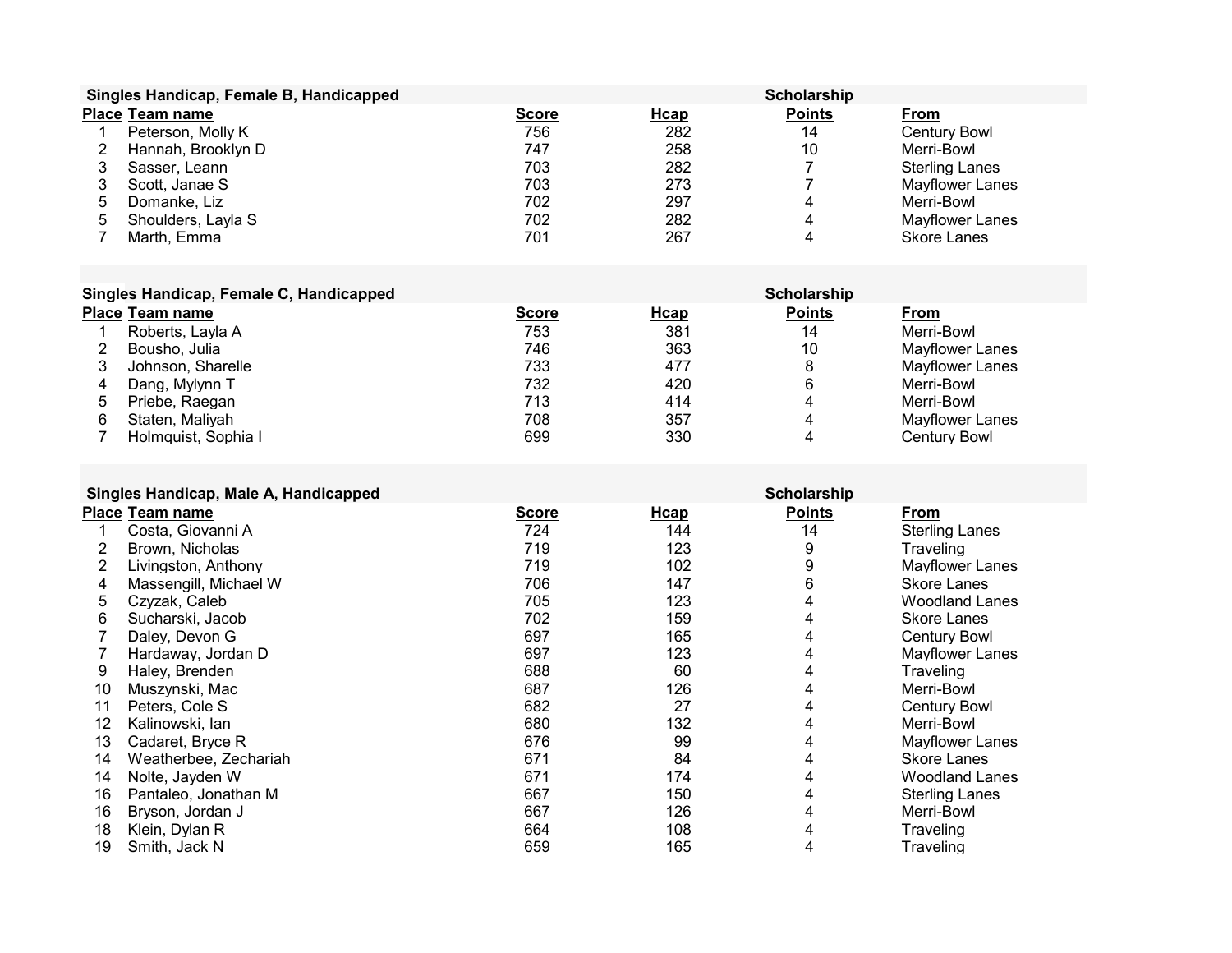|           | 20 Kohls, Connor               | 658 | 141 | Century Bowl   |
|-----------|--------------------------------|-----|-----|----------------|
|           | 20 Kowalski, David J           | 658 | 90  | Traveling      |
| <b>22</b> | Melcher. Gavin                 | 652 | 168 | Skore Lanes    |
|           | 23 Strzalkowski, Christopher R | 651 | 93  | Woodland Lanes |
| 23        | Hixson. Brendan                | 651 | 147 | Woodland Lanes |
|           | 23 Schepis, Matthew            | 651 | 90  | Woodland Lanes |

|    | Singles Handicap, Male B, Handicapped |              |      | Scholarship   |                       |
|----|---------------------------------------|--------------|------|---------------|-----------------------|
|    | Place Team name                       | <b>Score</b> | Hcap | <b>Points</b> | From                  |
|    | Fedenis, Cameron                      | 750          | 231  | 14            | Sterling Lanes        |
|    | Finzel. Ashton                        | 742          | 261  | 10            | <b>Sterling Lanes</b> |
|    | Adams, Hunter                         | 715          | 264  | 8             | Skore Lanes           |
| 4  | Foster, Khamari J                     | 712          | 225  | 6             | Mayflower Lanes       |
| 5  | Ouellette, Ryan                       | 710          | 249  | 4             | Merri-Bowl            |
| 5  | Wilks, Ethan                          | 710          | 243  | 4             |                       |
|    | Benford, Kameron G                    | 709          | 240  |               | Skore Lanes           |
| 8  | Lewandowski, Brandon                  | 708          | 243  | 4             | <b>Woodland Lanes</b> |
| 9  | Baron, Nathan J                       | 699          | 216  | 4             | Merri-Bowl            |
| 10 | St Ledger, Evan M                     | 695          | 264  |               | Mayflower Lanes       |
| 11 | Worthington, Nathan                   | 690          | 264  | 4             | Century Bowl          |
| 12 | Wiacek, Samuel                        | 685          | 195  | 4             | Merri-Bowl            |

## Singles Handicap, Male C. Handicapped Scholarship Scholarship

|    | <b>Place Team name</b> | <b>Score</b> | <b>H</b> cap | <b>Points</b> | <b>From</b>           |
|----|------------------------|--------------|--------------|---------------|-----------------------|
|    | Champion, Tyler        | 836          | 291          | 14            | Merri-Bowl            |
|    | Farnsworth, Zakary     | 798          | 345          | 10            | <b>Century Bowl</b>   |
| 3  | Bowles, Brandon        | 761          | 273          | 8             | Merri-Bowl            |
| 4  | Herbst. Mason          | 747          | 357          | 5             | Merri-Bowl            |
| 4  | Martyka, Joseph E      | 747          | 294          | 5             | <b>Woodland Lanes</b> |
| 6  | Paquette, Ayden M      | 743          | 384          | 4             | <b>Skore Lanes</b>    |
|    | Adams, Carter          | 740          | 369          | 4             | Skore Lanes           |
| 8  | Berutti, Brennan D     | 737          | 468          | 4             | <b>Century Bowl</b>   |
| 8  | Roberts, London        | 737          | 474          | 4             | Merri-Bowl            |
| 10 | Goldsmith, Darvin      | 724          | 273          | 4             | Merri-Bowl            |
| 11 | Alonzi. Anthony J      | 715          | 312          |               | Merri-Bowl            |
| 12 | Hamlein, Brendan R     | 708          | 450          |               | Skore Lanes           |
| 13 | Johnson, Kenneth       | 707          | 300          |               | Merri-Bowl            |
| 13 | Sukel, Zachary         | 707          | 435          |               | Skore Lanes           |
| 15 | Dolson, Darren         | 705          | 510          |               | Skore Lanes           |
| 16 | Vandecar, Cooper R     | 702          | 351          |               | <b>Century Bowl</b>   |
| 17 | Buddington, Nathan M   | 699          | 318          | 4             | <b>Woodland Lanes</b> |
|    |                        |              |              |               |                       |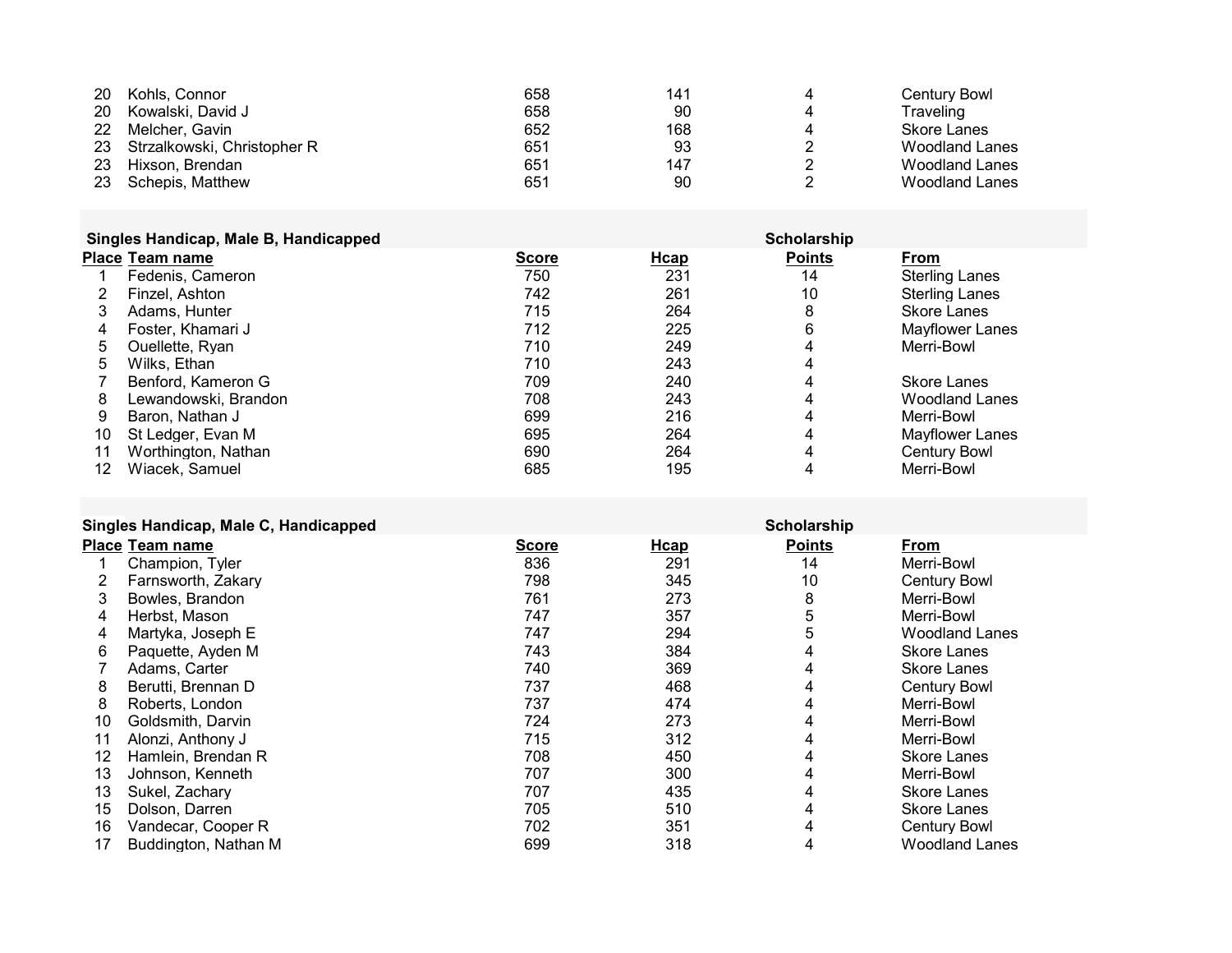| Hines, Brandon I  | 699 | 282 | Mayflower Lanes               |
|-------------------|-----|-----|-------------------------------|
| Derrick<br>Strait | 699 |     | <b>Plum</b><br>. Hollow Lanes |

| All Events Actual, Female Actual, Scratch<br><b>Scholarship</b> |                        |              |             |               |             |
|-----------------------------------------------------------------|------------------------|--------------|-------------|---------------|-------------|
|                                                                 | <b>Place Team name</b> | <u>Score</u> | <u>Hcap</u> | <b>Points</b> | <u>From</u> |
|                                                                 | Allison, Sydney I      | .633         |             | 14            | Super Bowl  |
|                                                                 | Malmsten. Casev J      | .608         |             | 10            | Super Bowl  |

|    | All Events Actual, Male Actual, Scratch |              |      | Scholarship   |                       |
|----|-----------------------------------------|--------------|------|---------------|-----------------------|
|    | <b>Place Team name</b>                  | <b>Score</b> | Hcap | <b>Points</b> | <b>From</b>           |
|    | Rogus, Connor C                         | 2.023        |      | 14            | Traveling             |
|    | Johnson, Jacob R                        | 1.866        |      | 10            | <b>Woodland Lanes</b> |
|    | Leavitt, Brandon T                      | 1,814        |      | 8             | <b>Woodland Lanes</b> |
| 4  | Champion, Cody                          | 1.812        |      | 6             | Merri-Bowl            |
| 5  | Jablonski, Dylan                        | 1.794        |      | 4             | Traveling             |
| 6  | Sisk, Zackary T                         | 1.780        |      | 4             | <b>Woodland Lanes</b> |
|    | Bombolewski, Joshua R                   | 1.762        |      | 4             | Traveling             |
| 8  | Josupeit, Nathan A                      | 1.744        |      | 4             | Skore Lanes           |
| 9  | Davis, Javden                           | 1,729        |      | 4             | Merri-Bowl            |
| 10 | Wright, Ian A                           | 1.717        |      | 4             | <b>Woodland Lanes</b> |
|    | Jacobs, Donald M                        | 1,716        |      | 4             | <b>Woodland Lanes</b> |

|    | All Events Handicap, Female A, Handicapped |              |              | Scholarship   |                       |
|----|--------------------------------------------|--------------|--------------|---------------|-----------------------|
|    | <b>Place Team name</b>                     | <b>Score</b> | <b>H</b> cap | <b>Points</b> | <b>From</b>           |
|    | Slaven, Abbey                              | 2,110        | 621          | 14            | <b>Skore Lanes</b>    |
|    | Adams, Lilly A                             | 2,105        | 702          | 10            | <b>Skore Lanes</b>    |
|    | Martyka, Danielle C                        | 2,084        | 702          | 8             | <b>Woodland Lanes</b> |
| 4  | McClain, Keegan E                          | 2,059        | 666          | 5             | <b>Skore Lanes</b>    |
| 4  | Cline, Savanna                             | 2,059        | 648          | 5             | <b>Woodland Lanes</b> |
| 6  | Hekneby, Zoe                               | 2,054        | 585          | 4             | Merri-Bowl            |
|    | Downham, Kourtney                          | 2,021        | 549          | 4             | <b>Traveling</b>      |
| 8  | Peters, Brianna N                          | 2,002        | 522          | 4             | <b>Skore Lanes</b>    |
| 9  | Tompkins, Danica                           | 1,960        | 720          | 4             | <b>Skore Lanes</b>    |
| 10 | Marquardt, Alexis F                        | 1,953        | 504          | 4             | <b>Century Bowl</b>   |
|    | Mitchell, Carlie                           | 1,909        | 423          | 4             | <b>Woodland Lanes</b> |
| 12 | Best, Sophia R                             | 1,906        | 333          | 4             | Merri-Bowl            |
| 13 | Stephens, Katie G                          | 1,896        | 549          | 4             | <b>Century Bowl</b>   |
| 14 | Ihara, Ayana M                             | 1,854        | 486          | 4             | <b>Woodland Lanes</b> |
| 15 | Crumley, Ava L                             | 1,846        | 234          | 4             | <b>Woodland Lanes</b> |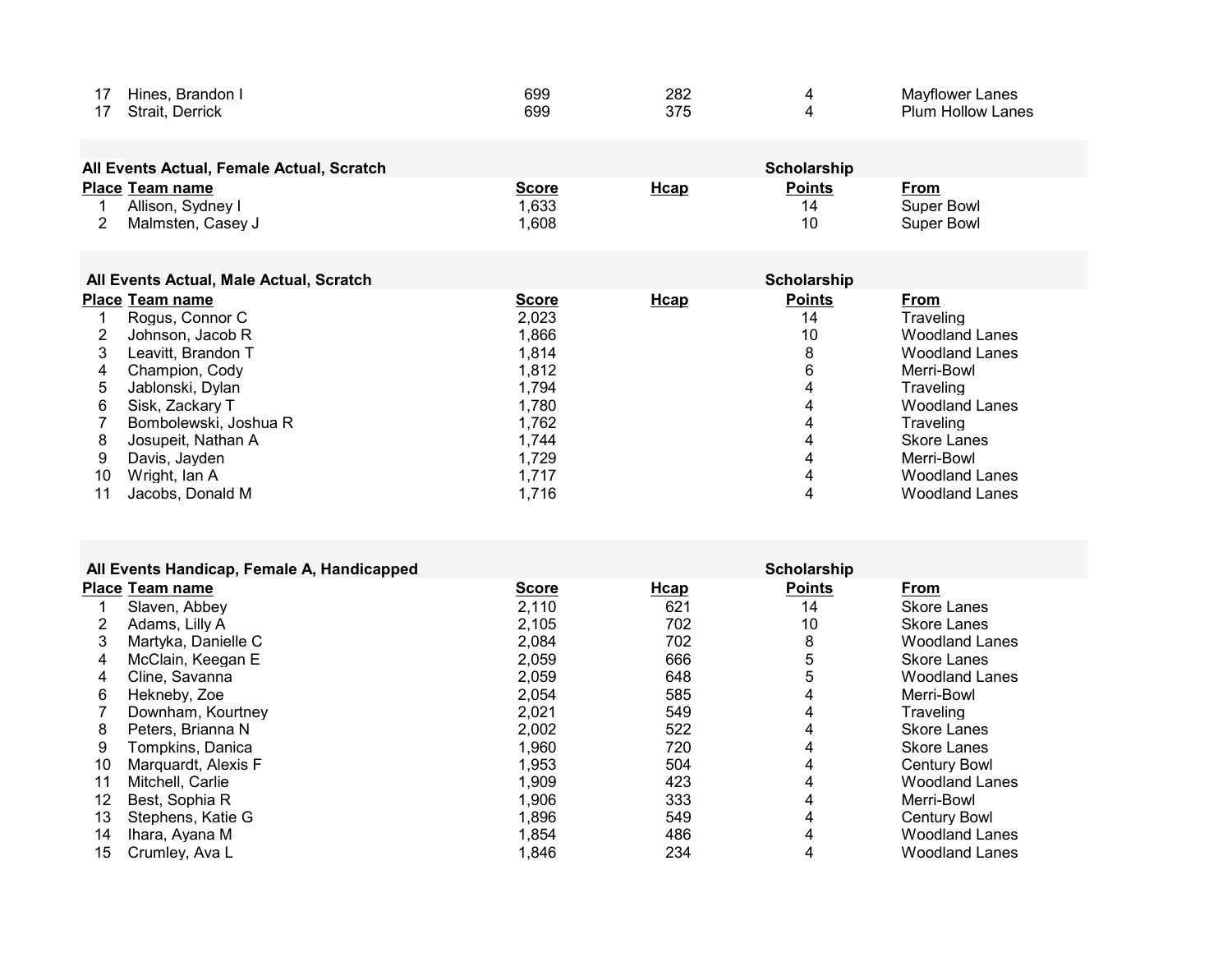|    | 16 Scopone, Michelle L | .838 | 47 | Woodland Lanes |
|----|------------------------|------|----|----------------|
| 17 | Ragland, Aria          | ,832 | 47 | Skore Lanes    |

### All Events Handicap, Female B, Handicapped Scholarship Scholarship

|    | <b>Place Team name</b>   | <b>Score</b> | Hcap | <b>Points</b> | From                |
|----|--------------------------|--------------|------|---------------|---------------------|
|    | Hannah, Brooklyn D       | 2,204        | 774  | 14            | Merri-Bowl          |
|    | Peterson, Molly K        | 2.129        | 846  | 10            | <b>Century Bowl</b> |
|    | Marth, Emma              | 2.110        | 801  |               | Skore Lanes         |
| 4  | Porter, Naveah           | 2,087        | 927  | 6             | Mayflower Lanes     |
| 5  | Shoulders, Layla S       | 2.078        | 846  | 4             | Mayflower Lanes     |
| 6  | Scott. Janae S           | 2.075        | 819  | 4             | Mayflower Lanes     |
|    | Domanke, Liz             | 2.059        | 891  | 4             | Merri-Bowl          |
| 8  | Stephens, Abby M         | 2,042        | 909  | 4             | <b>Century Bowl</b> |
| 9  | Szostkowski, Jossalynn R | 2,032        | 945  | 4             | <b>Century Bowl</b> |
| 10 | Gillin, Isabella         | 2.010        | 810  |               | <b>Skore Lanes</b>  |

### All Events Handicap, Female C, Handicapped Scholarship Scholarship

|                   | <b>Score</b>    | <b>H</b> cap | <b>Points</b> | From                |  |
|-------------------|-----------------|--------------|---------------|---------------------|--|
| Dang, Mylynn T    | 2,327           | 1260         | 14            | Merri-Bowl          |  |
| Gaskin, Keneasha  | 2,165           | 1224         |               | Mayflower Lanes     |  |
| Bousho, Julia     | 2,138           | 1089         | 8             | Mayflower Lanes     |  |
| Priebe, Raegan    | 2,115           | 1242         | 6             | Merri-Bowl          |  |
| Johnson, Sharelle | 2,080           | 1431         | 4             | Mayflower Lanes     |  |
| Staten, Maliyah   | 2,073           | 1071         | 4             | Mayflower Lanes     |  |
| Monroe, Peyton    | 2,058           | 1026         | 4             | <b>Super Bowl</b>   |  |
| Roberts, Layla A  | 2.041           | 1143         | 4             | Merri-Bowl          |  |
| Meade, Melody A   | 2,016           | 1305         | 4             | <b>Century Bowl</b> |  |
| Young. Samantha A | 2.013           | 1701         | 4             | Merri-Bowl          |  |
| Young, Olivia M   | 1,984           | 999          | 4             | Merri-Bowl          |  |
| Morgan, Ellie M   | 1,980           | 999          | 4             | <b>Century Bowl</b> |  |
| McDevitt, Kinlev  | 1,976           | 1017         | 4             | Merri-Bowl          |  |
| Seiler, Mckenna   | 1,975           | 1026         | 4             | <b>Super Bowl</b>   |  |
|                   | Place Team name |              |               |                     |  |

|                  |              |             | Scholarship   |                 |
|------------------|--------------|-------------|---------------|-----------------|
| Team name        | <u>Score</u> | <b>Hcap</b> | <u>Points</u> | <u>From</u>     |
| Ali. Jalen       | 2,204        | 342         | 14            | Mayflower Lanes |
| Bryson, Jordan J | 2,079        | 378         | 10            | Merri-Bowl      |
| Kalinowski, lan  | 2,074        | 396         | 8             | Merri-Bowl      |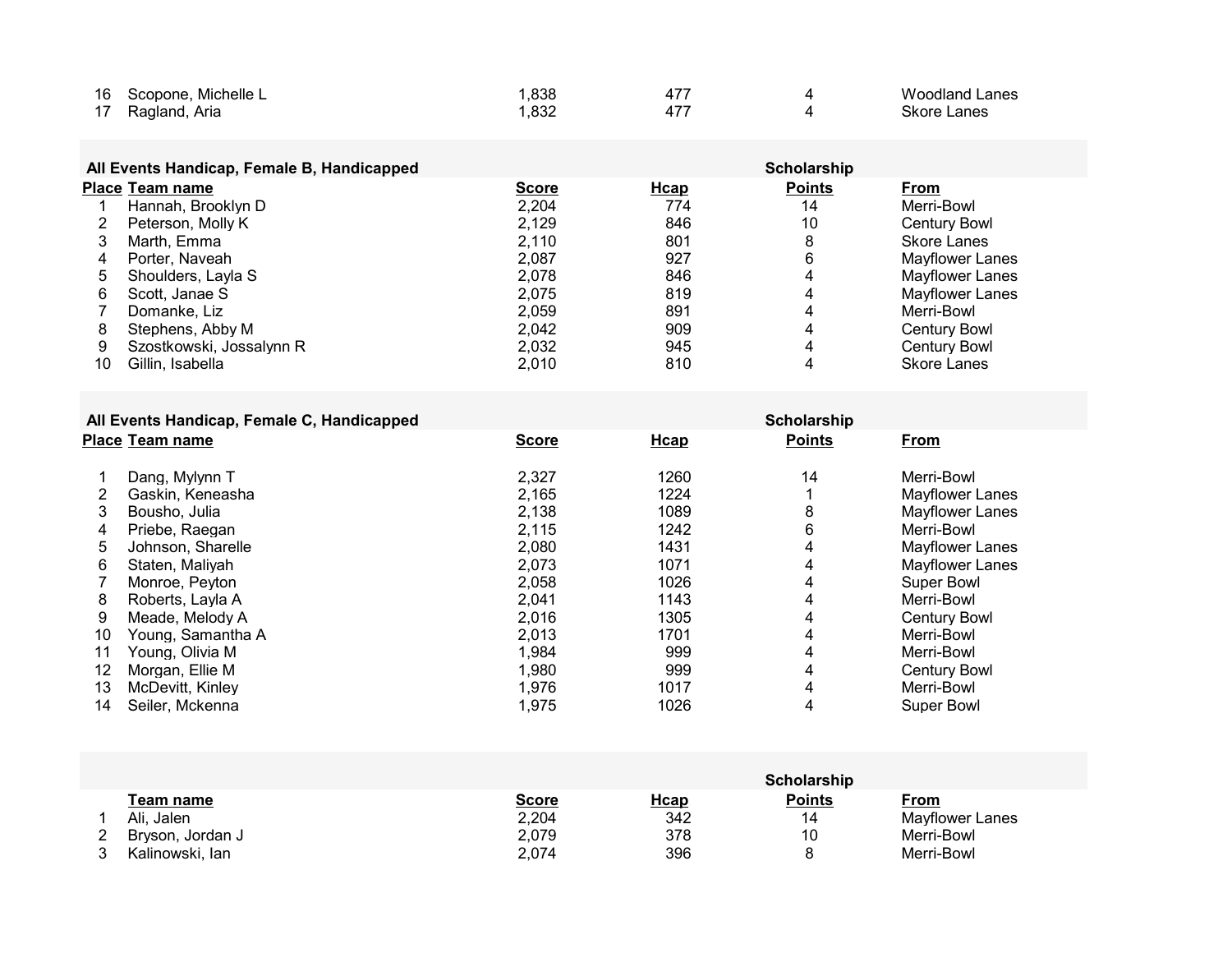| 4  | Czyzak, Caleb         | 2,072 | 369 | 6 | <b>Woodland Lanes</b> |
|----|-----------------------|-------|-----|---|-----------------------|
| 5  | Smith, Jack N         | 2,069 | 495 |   | Traveling             |
| 6  | Costa, Giovanni A     | 2,066 | 432 |   | <b>Sterling Lanes</b> |
|    | Champion, Cody        | 2,052 | 240 | 4 | Traveling             |
| 8  | Sharrieff, DeCarlo    | 2,038 | 375 | 4 | Mayflower Lanes       |
| 9  | Brown, Nicholas       | 2,026 | 369 | 4 | Traveling             |
| 10 | Rawls, Jeremy V       | 2,020 | 396 |   | <b>Woodland Lanes</b> |
| 11 | Sucharski, Jacob      | 2,002 | 477 |   | <b>Skore Lanes</b>    |
| 12 | Muszynski, Mac        | 1,994 | 378 |   | Merri-Bowl            |
| 13 | Hardaway, Jordan D    | 1,992 | 369 |   | Mayflower Lanes       |
| 14 | Florence, Zachary     | 1,989 | 450 | 4 | <b>Sterling Lanes</b> |
| 15 | Nolte, Jayden W       | 1,979 | 522 | 4 | <b>Woodland Lanes</b> |
| 16 | Hixson, Brendan       | 1,978 | 441 |   | <b>Woodland Lanes</b> |
| 17 | Haley, Brenden        | 1,971 | 180 | 4 | Traveling             |
| 18 | Finzel, Carter        | 1,966 | 504 | 4 | <b>Sterling Lanes</b> |
| 19 | Radjewski, Matthew J  | 1,955 | 351 |   | <b>Sterling Lanes</b> |
| 19 | Massey, Jackson M     | 1,955 | 432 | 4 | <b>Woodland Lanes</b> |
| 21 | Massengill, Michael W | 1,950 | 294 | 4 | <b>Skore Lanes</b>    |
| 22 | Tyler, Brenden P      | 1,945 | 432 | 4 | <b>Woodland Lanes</b> |
| 23 | Melcher, Gavin        | 1,931 | 504 | 4 | <b>Skore Lanes</b>    |
| 24 | Livingston, Anthony   | 1,930 | 306 | 4 | Mayflower Lanes       |
| 25 | Barbara, Dustin J     | 1,914 | 342 | 4 | <b>Woodland Lanes</b> |
| 26 | Romita, Donovan       | 1,896 | 0   | 4 | <b>Sterling Lanes</b> |
| 27 | Pantaleo, Jonathan M  | 1,874 | 450 | 4 | <b>Sterling Lanes</b> |
| 28 | Peters, Cole S        | 1,872 | 81  | 4 | <b>Century Bowl</b>   |
| 29 | Lazar, Zephan J       | 1,870 | 180 | 4 | <b>Sterling Lanes</b> |
| 30 | Mitchell, Brandon T   | 1,869 | 126 | 4 | Merri-Bowl            |

#### All Events Handicap, Male B, Handicapped Scholarship

|    | $1.41$ = $1.411$ , $1.411$ , $1.41$ , $1.41$ , $1.41$ , $1.411$ , $1.411$ , $1.411$ , $1.411$ , $1.411$ , $1.411$ , $1.411$ , $1.411$ , $1.411$ , $1.411$ , $1.411$ , $1.411$ , $1.411$ , $1.411$ , $1.411$ , $1.411$ , $1.411$ , $1.411$ , $1.411$ , |              |             | ------------  |                       |
|----|-------------------------------------------------------------------------------------------------------------------------------------------------------------------------------------------------------------------------------------------------------|--------------|-------------|---------------|-----------------------|
|    | <b>Place Team name</b>                                                                                                                                                                                                                                | <b>Score</b> | <b>Hcap</b> | <b>Points</b> | <b>From</b>           |
|    | Finzel, Ashton                                                                                                                                                                                                                                        | 2,168        | 783         | 14            | <b>Sterling Lanes</b> |
|    | Ouellette, Ryan                                                                                                                                                                                                                                       | 2,131        | 747         | 10            | Merri-Bowl            |
| 3  | Fedenis, Cameron                                                                                                                                                                                                                                      | 2,097        | 693         | 8             | <b>Sterling Lanes</b> |
| 4  | Foster, Khamari J                                                                                                                                                                                                                                     | 2,083        | 675         | 6             | Mayflower Lanes       |
| 5  | Brock, Amarion                                                                                                                                                                                                                                        | 2,078        | 612         | 4             | Mayflower Lanes       |
| 6  | Williams, Timothy F                                                                                                                                                                                                                                   | 2,061        | 621         | 4             | Merri-Bowl            |
|    | Kapanowski, Drew J                                                                                                                                                                                                                                    | 2,052        | 747         | 4             | Merri-Bowl            |
| 8  | St Ledger, Evan M                                                                                                                                                                                                                                     | 2.047        | 792         | 4             | Mayflower Lanes       |
| 9  | Hunt, Caleb E                                                                                                                                                                                                                                         | 2,038        | 549         | 4             | Merri-Bowl            |
| 10 | Wiacek, Samuel                                                                                                                                                                                                                                        | 2,031        | 585         | 4             | Merri-Bowl            |
| 11 | Trudell, Caden                                                                                                                                                                                                                                        | 2,010        | 657         | 4             | <b>Woodland Lanes</b> |
| 12 | Adams, Hunter                                                                                                                                                                                                                                         | 2,009        | 792         | 4             | <b>Skore Lanes</b>    |
| 13 | Benford, Kameron G                                                                                                                                                                                                                                    | 2,007        | 720         |               | <b>Skore Lanes</b>    |
|    |                                                                                                                                                                                                                                                       |              |             |               |                       |